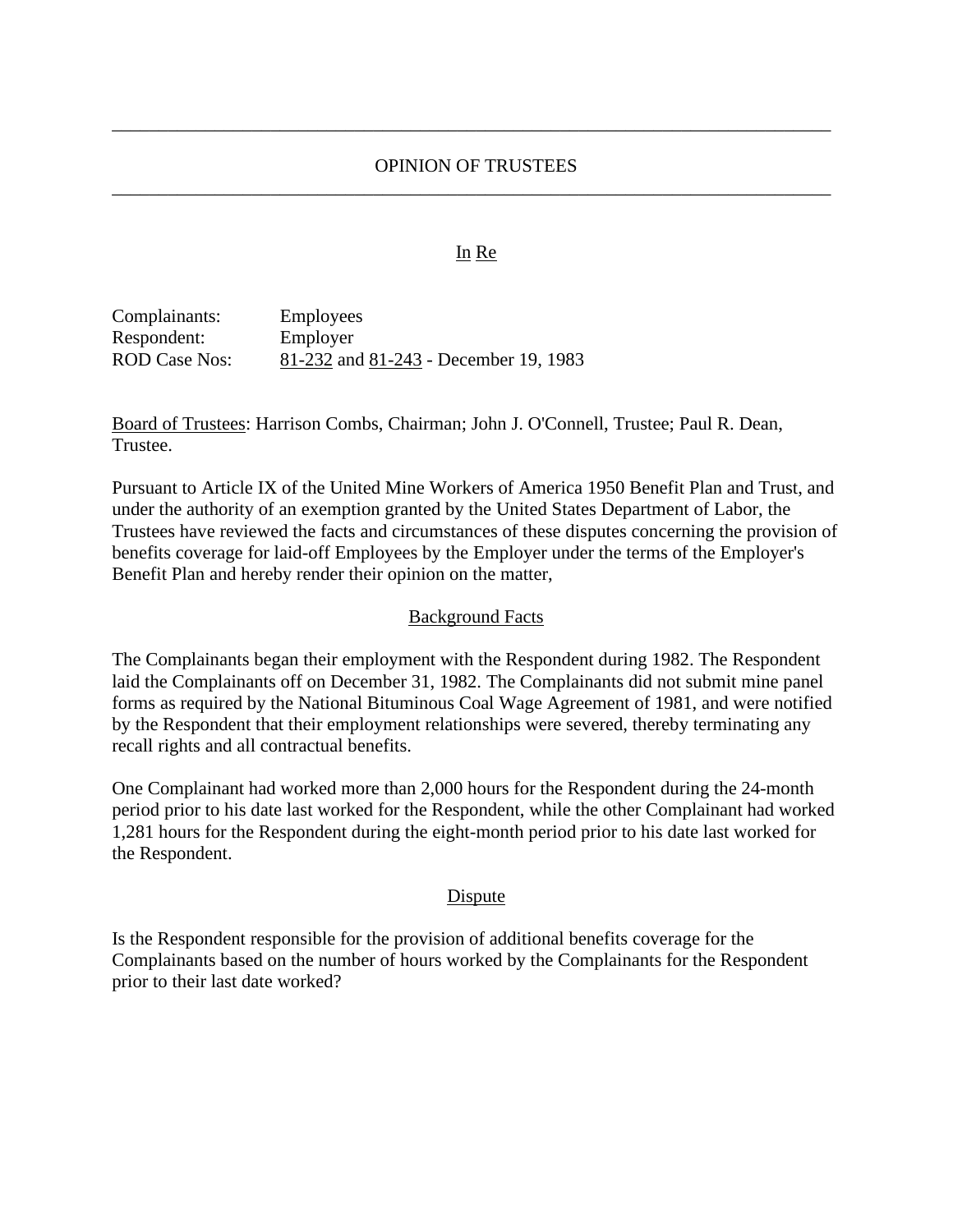Opinion of Trustees Resolution of Dispute Case No. 81-232 and 81-243 Page 2

# Position of the Parties

Position of the Complainant's; The Complainants feel they have earned continuation of coverage from the Respondent based on their hours worked.

Position of Respondent: The Complainants had not submitted a timely panel form; therefore, they severed their employment relationship which, in turn, terminated their rights to all contractual benefits.

# Pertinent Provisions

Article I (1), (2) and (4) of the Employer's Benefit Plan provide:

## Article I - Definitions

The following terms shall have the meanings herein set forth:

- (1) "Employer" means (coal company
- (2) "Wage Agreement" means the National Bituminous Coal Wage Agreement of 1981, as amended from time to time and any successor agreement.
- (4) "Employee" shall mean a person working in a classified job for the Employer, eligible to receive benefits hereunder.

Article III.D. $(1)$  (a) and (e) of~ the Employer's Benefit Plan provide:

## Article III - Benefits

- D. General Provisions
	- (1) Continuation of Coverage
		- (a) Layoff

If an Employee ceases work because of layoff, continuation of health, life and--accidental death and dismemberment insurance coverage is as follows:

| Period of             |
|-----------------------|
| Coverage Continuation |
| from the Date         |
| Last Worked           |
|                       |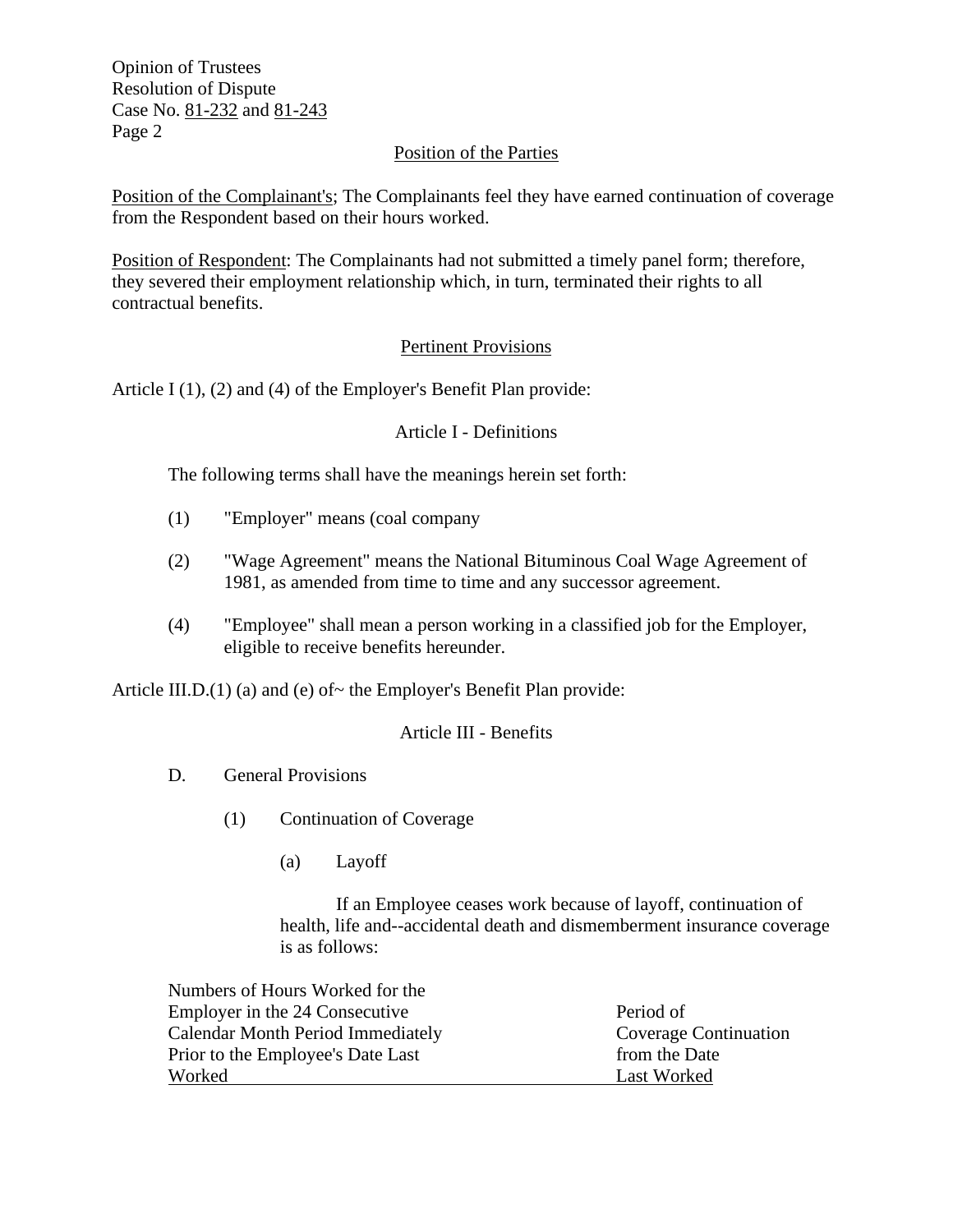Opinion of Trustees Resolution of Dispute Case No. 81-232 and 81-243 Page 3

2,000 or more hours Balance of month

500 or more but less than Balance of month 2,000 hours plus 6 months

plus 12 months

Less than 500 hours 30 days

(e) Quit or Discharge

If an Employee quits or is discharged, health, life and accidental death and dismemberment insurance coverage will terminate as of the date last worked.

Article XVII, Section (c) of the National Bituminous Coal Wage Agreement of 1981 provides:

## (c) Layoff Procedure

In all cases where the working force is to be reduced or realigned, management shall meet with the mine committee at least 24 hours in advance and review the available jobs and the individuals to be laid off, retained or realigned.

Within five (5) days after an Employee is notified that he is to be laid off, he must fill out a standardized form and submit it to mine management. On this form, the laid-off Employee shall list: (1) his years of service at the mine; (2) his years of serving with the Employer; (3) his previous mining experience with other Employers and the years of service with each; and (4) the jobs he is able to perform and for which he wishes to be recalled. Additionally, the Employee may also list, on the standardized form, (5) the mines of his Employer within the UMWA district on whose panel he wishes his name to be placed; (6) his choice of mines of his Employer located in one additional geographically contiguous UMWA district on whose panel he wishes he name to be placed.

Upon receipt of the completed form, the Employer shall within seven calendar days, distribute a copy of the completed form to the Recording Secretary of the Employee's local union and to the respective panel custodians of all mines listed by the Employee at mines where he wishes his name to be placed on the panel in accordance with the provisions of this section.

#### Discussion